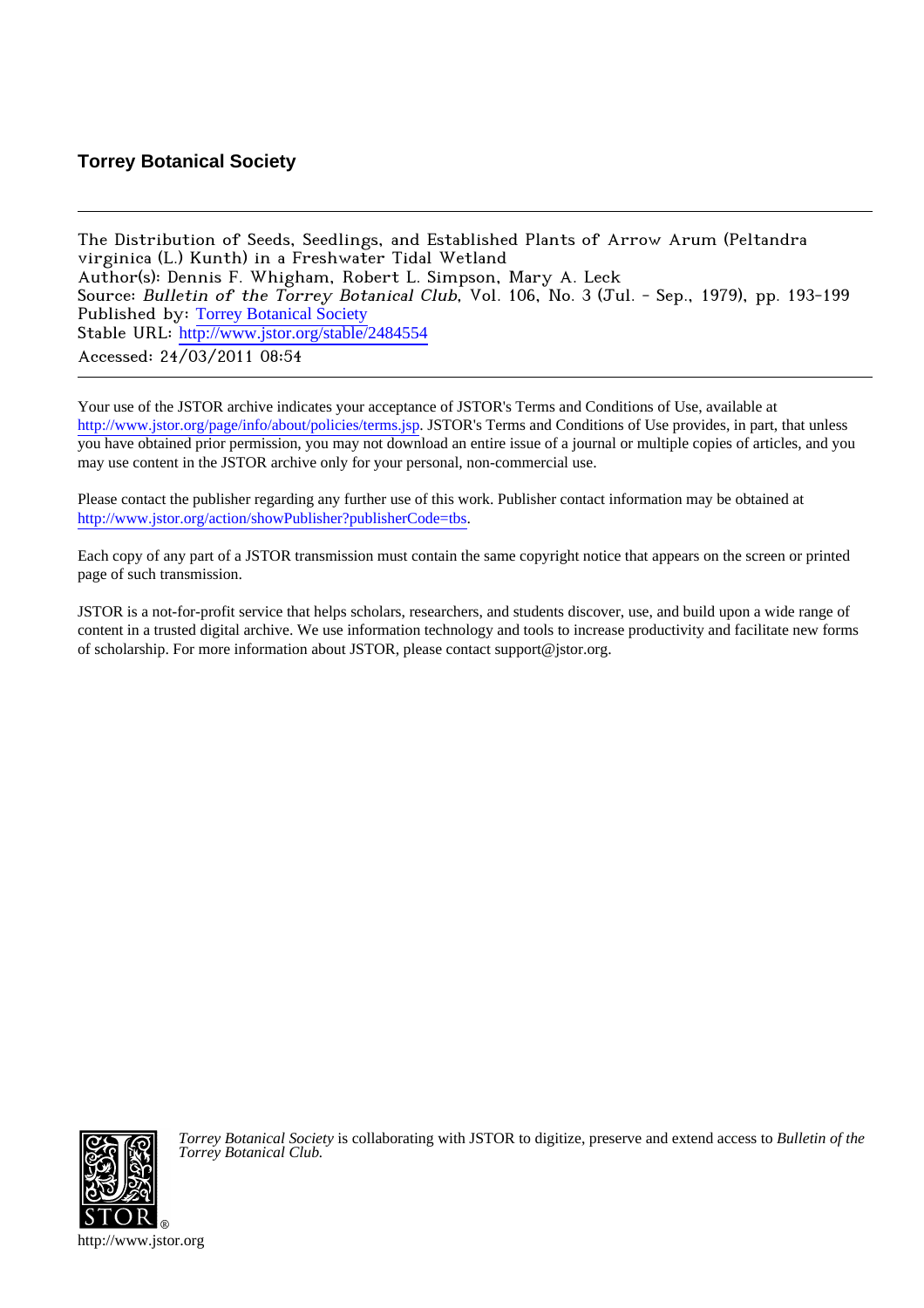## The distribution of seeds, seedlings, and established plants of Arrow Arum (Peltandra virginica (L.) Kunth) in a freshwater tidal wetland<sup>1</sup>

### Dennis F. Whigham<sup>2</sup>

Chesapeake Bay Center for Environmental Studies, Smithsonian Institution, P.O. Box 28, Edgewater, Maryland 21037

#### Robert L. Simpson and Mary A. Leck

#### Biology Department, Rider College, Lawrenceville, New Jersey 08648

WHIGHAM, D.,1 R. SIMPSON,2 and M. LECK.2 (1 Chesapeake Bay Center for Environmental Studies, Smithsonian Inst., P.O. Box 28, Edgewater, MD 21037 and 2 Biol. Dept., Rider Coll., Lawrenceville, NJ 08648). The distribution of seeds, seedlings, and established plants of arrow arum (Peltandra virginica (L.) Kunth) in a freshwater tidal wetland. Bull. Torrey Bot. Club 106: 193-199. 1979.-Arrow arumn is a widely distributed perennial in Delaware River freshwater tidal wetlands. The disjunct distribution of established arrow arum plants and the rather cosmopolitan distribution of seeds within the Hamilton Marsh freshwater tidal wetland suggests that factors which determine where seedlings become established are most important in controlling its population structure. Established plants were absent and seed mortality was high on stream banks, which suggests that water velocity may limit seedling establishment. The almost complete absence  $\bar{\text{o}}\bar{\text{f}}$  arrow arum from all but the littoral fringe of ponds suggests that light is also an important factor in limiting the establishment of seedlings. Buried seed studies showed that the seeds were distributed throughout the wetland, but that densities were greatest on the high marsh. Allelopathy may be an imnportant factor in controlling seed germination.

Peltandra virginica (L.) Kunth. (Arrow arum) is a widely distributed perennial in eastern North American wetlands (Blackwell 1972) and has been reported to occur in almost all types of freshwater to low salinity coastal tidal wetlands (Whigham et al. 1978). In contrast to many perennial emergent macrophytes, Peltandra is dispersed almost exclusively by seeds and, once established, there is little asexual propagation except by occasional fragmentation of plants. Dispersal is hydric and, in New Jersey, occurs from late summer until well into the winter. Fruit dispersal is affected by decomposition of the spathe and resultant release of ripe berries. The berries, which usually contain one seed, are dispersed throughout the wetland because they are buoyant when released. Seeds will not germinate until the fruit wall is disrupted (West and Whigham 1976). The fruit then loses its buoyancy because of imbibition of large amounts of water by a gelatinous mass that lies between the fruit wall and the seed (West and Whigham 1976).

The dispersal of *Peltandra* fruits is especially obvious in freshwater tidal wetlands where incoming and outgoing tidal waters transport them individually or on rafts of litter to all areas of the wetland. Like McCormick (1970), McCormick and Ashbaugh (1972), and Good and Good (1975), we noted that established plants of arrow arum did not seem to occur in all habitats and/or vegetation types of the Hamilton Marshes even though we observed that fruits seemed to be uniformly dispersed throughout the wetland in the fall and winter. The purpose of this paper is to report results of studies on the relationship between the distribution of Peltandra seeds, seedlings, and established plants as well as studies on temporal changes that occur in Peltandra seed populations in adjacent habitats during the time period between

<sup>1</sup>This study was supported, in part, by grants from the National Geographic Society and the Hamilton Township Environmental Commission.

<sup>2</sup>The authors would like to thank David West and Kevin Graveline for their field assistance and David Correll, John Falk and Jay O'Neill for reviewing the manuscript.

Received for publication November 20, 1978.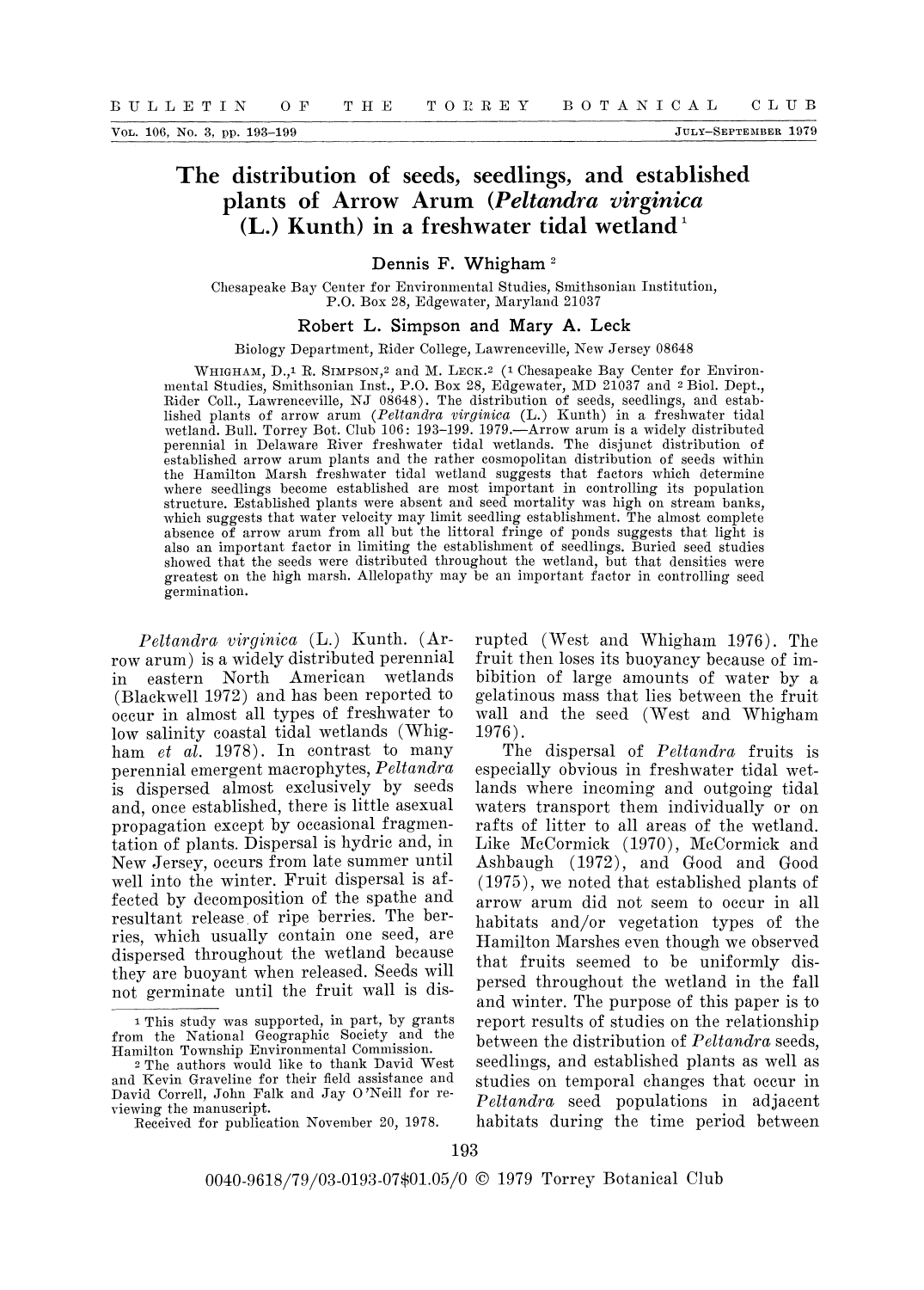| Habitat         | Tidal characteristics                                       | Vegetation types      | Number<br>of sites<br>sampled | Number<br>of<br>quadrats<br>sampled | Physiognomically<br>dominant plants                                                                                            |
|-----------------|-------------------------------------------------------------|-----------------------|-------------------------------|-------------------------------------|--------------------------------------------------------------------------------------------------------------------------------|
| I. Pond         | Continuous inundation                                       | A. Yellow water lily  | 1                             | 9                                   | Nuphar advena, Polygonum<br>punctatum                                                                                          |
| II. Pond-like   | Standing water always<br>present Tidal ampli-<br>tude $@1m$ | A. Arrow arum         | 1                             | 3                                   | Peltandra virginica, Polygonum<br>punctatum, Zizania aquatica<br>var aquatica, Pontederia cordata                              |
|                 |                                                             | B. Cattail            | 1                             | 3                                   | Typha latifolia, Peltandra virginica                                                                                           |
|                 |                                                             | C. Purple loosestrife | 1                             | 3                                   | Lythrum salicaria, Polygonum<br>punctatum, Pontederia cordata                                                                  |
|                 |                                                             | D. Wild rice          | $_{\rm NS}$                   | NS                                  | Zizania aquatica var aquatica,<br>Polygonum punctatum, Peltandra<br>virginica                                                  |
|                 |                                                             | E. Yellow water lilv  | 1                             | 3                                   | Nuphar advena, Polygonum,<br>punctatum, Pontederia cordata,<br>Zizania aguatica var aguatica                                   |
| III. High marsh | 4-6 hours of inundation                                     | A. Arrow arum-mixed   | 7                             | 21                                  | Peltandra virginica, Acorus<br>Calamus, Sagittaria latifolia,<br>Bidens laevis, Polygonum ari-<br>folium, Polygonum sagittatum |
|                 |                                                             | B. Cattail            | 3                             | 9                                   | Typha latifolia, Typha angustifolia,<br>Peltandra virginica, Polygonum<br>arifolium                                            |
|                 |                                                             | C. Purple loosestrife | 1                             | 3                                   | Lythrum salicaria, Peltandra<br>virginica, Polygonum arifolium                                                                 |
|                 |                                                             | D. Wild rice          | NS                            | <b>NS</b>                           | Zizania aquatica var aquatica,<br>Polygonum arifolium                                                                          |
| IV. Stream bank | 6-8 hours of inundation                                     | A. Wild rice          | 1                             | 3                                   | Zizania aquatica var aquatica,<br>Polygonum arifolium, Pontederia<br>$\it{cordata}$                                            |
|                 | At least 6-8 hours<br>inundation                            | B. Yellow water lily  | 3                             | 3                                   | Nuphar advena, Acnida cannabinus,<br>Polygonum punctatum                                                                       |

Table 1. Habitats and vegetation types sampled. NS indicates that those areas were not sampled.

thawing of the wetland surface and seedling establishment.

The studies were conducted in the Hamilton Marshes, which form the northernmost freshwater tidal wetland in the Delaware River estuarine system. The wetlands have been the location of several recent studies (Simpson et al. 1978; Whigham and Simpson 1975, 1976a, 1976b, 1977, 1978; Whigham *et al.* 1978).

Methods. The frequency of occurrence and density of Peltandra within the wetland was determined by performing astratified random sampling of vascular plants during the 1973 growing season. The wetland was divided into four major habitats and six vegetation divisions (Table 1) based on our preliminary reconnaissance of the wetland and the earlier work of McCormick (1970) and McCormick and Ashbaugh (1972) who had divided other Delaware River freshwater tidal wetlands into separate habitat and vegetation types. The habitats were selected to represent major physical units within the wetland while the vegetation types were defined on the presence of physiognomically dominant plant species. A more detailed description of the habitats and vegetation types can be found in Whigham and Simpson (1975, 1976a, 1977). The distribution of Peltandra was determined by sampling vegetation in randomly positioned quadrats (1 m2) in each vegetation type. Three quadrats were located in each area and they were sampled on four occasions between 6 June and 15 August, 1973. In addition to counting all individuals, both seedlings and larger established plants, in each quadrat, we counted the number of Peltandra fruiting spathes within each quadrat.

From preliminary work, it appeared that the most obvious disjunction was the almost total lack of Peltandra along stream banks and its dominance on areas of the high marsh that were immediately adjacent to the stream bank. The distribution of seeds was examined in detail in 1974, when we conducted a survey to quantify temporal changes that occurred in Peltandra seed populations in a high marsh vegetation type and an adjacent stream bank habitat. Three quadrats  $(2 \text{ m} \times 2 \text{ m})$  were established in each of the two habitats. The two areas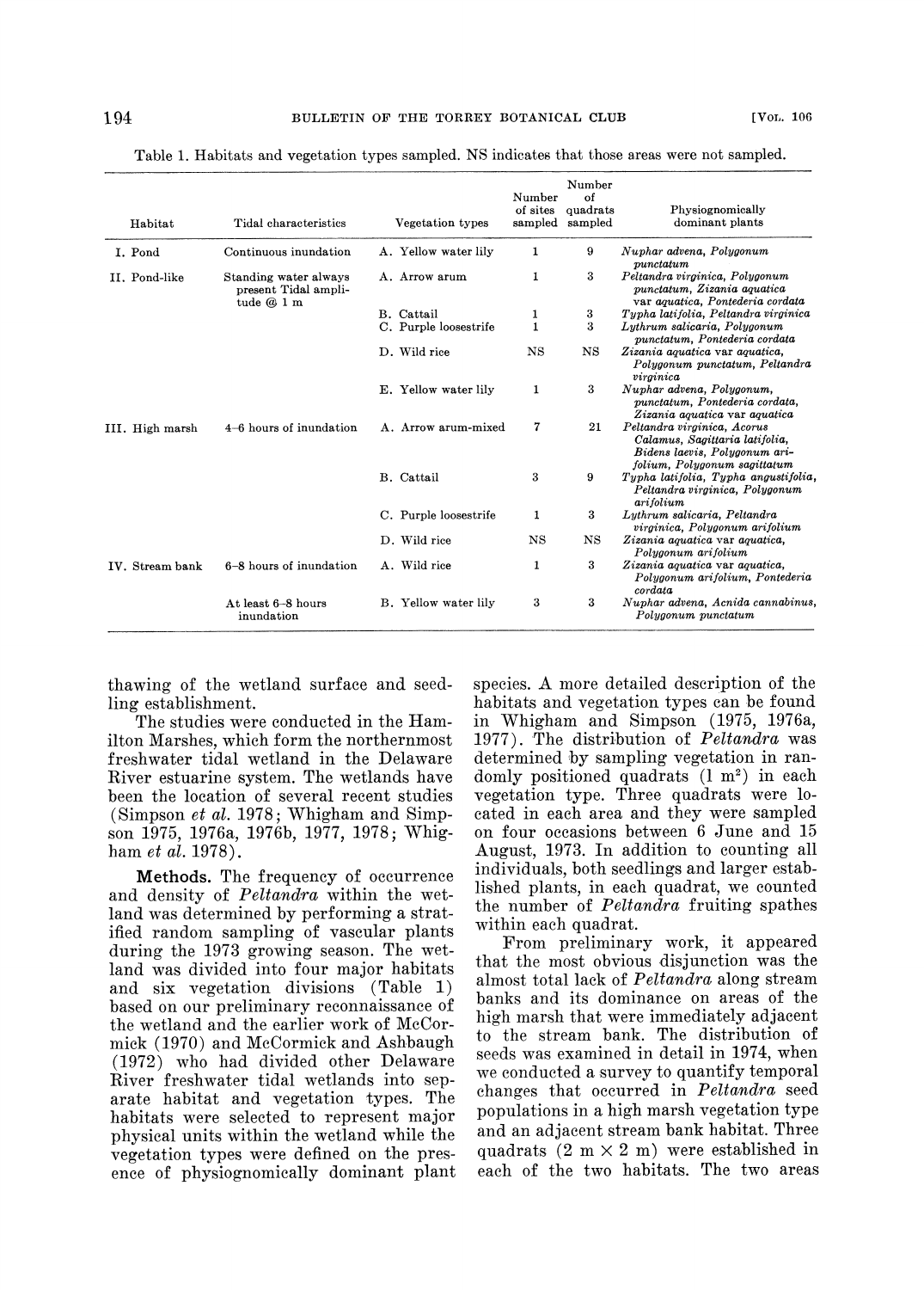Table 2. Values in the table are frequency of occurrence of arrow arum in the areas sampled during the 1973 vegetation survey. A dash (-) indicates which vegetation types did not occur in the habitats studied. A plus  $(+)$  indicates that the vegetation type occurs in the Hamilton Marshes, but was not examined during this study.

|                    | Habitat type |      |                     |               |  |  |  |  |
|--------------------|--------------|------|---------------------|---------------|--|--|--|--|
| Vegetation type    | Pond         | like | Pond-Stream<br>bank | High<br>marsh |  |  |  |  |
| Arrow arum         |              | 100  |                     |               |  |  |  |  |
| Arrow arum-mixed   |              |      |                     | 57            |  |  |  |  |
| Cattail            |              | 100  |                     | 56            |  |  |  |  |
| Purple loosestrife |              | 67   |                     | 67            |  |  |  |  |
| Wild rice          |              |      |                     |               |  |  |  |  |
| Yellow water lily  |              | ደካ   |                     |               |  |  |  |  |

were 10 m apart and the quadrats within each habitat were separated by 5 m. The number of seeds in each quadrat was counted on six occasions between 15 March and 26 April, and each seed was examined to determine whether or not (1) the fruit wall was intact, (2) the seed had germinated, and/or (3) there were any signs of grazing on the seed.

Additional studies were conducted in 1976 and 1977 when, as part of a larger study of buried seed populations (Leek and Graveline, In prep.), we examined the horizontal and vertical distribution of Peltandra seeds in several vegetation and/or habitat types in most of the areas studied in 1973 and 1974. Between December 10- 16, 1976, 10 substrate samples  $(10 \times 10 \times$ 10 cm) were collected from each of the following areas: (1) Stream bank habitat, (2) High marsh habitat with arrow arum-mixed vegetation,  $(3)$  High marsh habitat with<br>ragweed  $(Ambrosia)$  vegetation,  $(4)$ ragweed  $(Ambrosia)$ Stream bank habitat with wild rice (Zizania) vegetation, (5) High marsh habitat with cattail  $(Typha)$  vegetation. The samples were divided into three layers (O to 2, 4 to 6, and 8 to 10 cm) that were then cut in half. The halves were combined to form duplicate composite samples for each site. The samples were then stored until January 21, 1977 at  $5^{\circ}$ C for afterripening and then placed in aluminum pans in the greenhouse where they were watered daily. Cumulative counts were made of the number of seedlings of all species that germinated in each pan with seedlings being removed after they were counted. The experiment was repeated using substrate samples that were collected in March, 1977, from the arrow arum-mixed and cattail vegetation types of the high marsh habitat as well as the wild rice vegetation of the stream bank habitat. The samples received treatments similar to those collected in December, 1976 with the exception that one pair of each composite sample was maintained in a continually flooded condition.

Additional field studies included noting seedling presence on 14 April and 6 May, 1977 at the five sites where sediments were collected for the buried seed study. Additionally, seedling counts were made in the field on May 23, 1977 using five  $(25 \times 25)$ cm) quadrats at each site.

Results. Results of the vegetation survey are shown in Tables 2 and 3. Peltandra was recorded in two of the four habitats

Table 3. Density (individuals  $m^2$ ) of arrow arum in the Hamilton Marshes based on the 1973 vegetation survey. Values are means  $\pm 1$  standard error. A dash  $(-)$  indicates which vegetation types did not occur in the habitats studied. A plus (+) indicates that the vegetation type occurs in the Hamilton Marshes, but were not examined during this study.

| Vegetation type                                                                                   | Pond            | Pond-like                                                           | Stream<br>bank | High marsh                                           | X frequency of<br>vegetation<br>type                                              |
|---------------------------------------------------------------------------------------------------|-----------------|---------------------------------------------------------------------|----------------|------------------------------------------------------|-----------------------------------------------------------------------------------|
| Arrow arum<br>Arrow arum-mixed<br>Cattail<br>Purple loosestrife<br>Wild rice<br>Yellow water lily | $+$<br>$\Omega$ | $5.3 \pm 2.6$<br>$3.0 \pm 0$<br>$0.7 \pm 0.3$<br>┿<br>$0.7 \pm 0.3$ | 0<br>$\Omega$  | $1.8 \pm 0.5$<br>$2.4 \pm 1.6$<br>$3.0 \pm 1.7$<br>┿ | $5.3 \pm 2.6$<br>$1.8 \pm 0.5$<br>$2.6 \pm 1.2$<br>$1.8 \pm 0.9$<br>$0.2 \pm 0.2$ |
| $\bar{X}$ density of habitat<br>type<br>$\bar{X}$ density in wetland                              | -0              | $2.4 \pm 0.8$                                                       | $\bf{0}$       | $2.1 \pm 0.5$                                        | $1.5 \pm 0.3$                                                                     |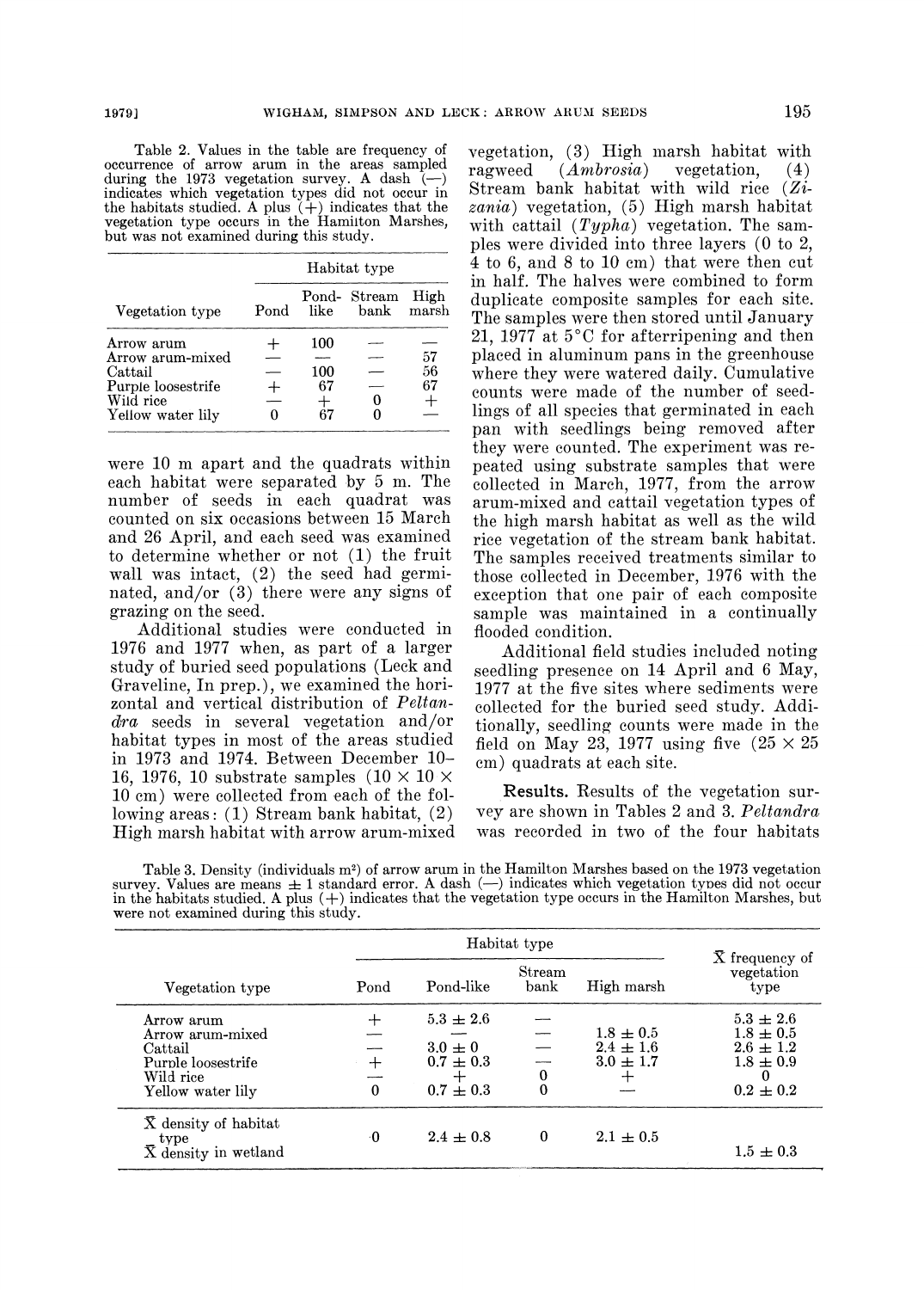|                                                | Seed conditions                                                                                          |                                                                                                   |                                                                                                    |                                                                                                          |                                                                                                 |  |  |  |  |  |  |
|------------------------------------------------|----------------------------------------------------------------------------------------------------------|---------------------------------------------------------------------------------------------------|----------------------------------------------------------------------------------------------------|----------------------------------------------------------------------------------------------------------|-------------------------------------------------------------------------------------------------|--|--|--|--|--|--|
| Date                                           | $S{\rm eeds/m^2}$                                                                                        | $\%$ Germi-<br>nated <sup>1</sup>                                                                 | $\%$ With fruit<br>wall intact                                                                     | $\%$ With broken<br>fruit wall                                                                           | % Grazed                                                                                        |  |  |  |  |  |  |
|                                                |                                                                                                          | I. High Marsh                                                                                     |                                                                                                    |                                                                                                          |                                                                                                 |  |  |  |  |  |  |
| March 15<br>29<br>5<br>April<br>12<br>19<br>26 | $22.5 \pm 2.6$<br>$20.1 \pm 1.6$<br>$21.4 \pm 4.5$<br>$23.8 \pm 5.0$<br>$17.2 \pm 2.9$<br>$16.1 \pm 2.0$ | $\bf{0}$<br>$\overline{0}$<br>$1.8 \pm 0.3$<br>$14.2 \pm 2.6$<br>$37.4 \pm 5.6$<br>$53.3 \pm 7.0$ | $9.8 \pm 1.8$<br>$11.8 \pm 2.8$<br>$11.5 \pm 1.8$<br>$4.0 \pm 2.2$<br>$5.6 \pm 0.8$<br>$1.2 + 1.2$ | $90.2 \pm 1.8$<br>$88.2 \pm 2.8$<br>$88.5 \pm 1.8$<br>$96.0 \pm 2.2$<br>$94.4 \pm 0.8$<br>$98.8 \pm 1.7$ | $\theta$<br>$3.3 \pm 1.7$<br>$6.2 \pm 3.4$<br>$9.4 \pm 1.6$<br>$16.2 \pm 2.0$<br>$14.8 \pm 1.9$ |  |  |  |  |  |  |
|                                                |                                                                                                          | II. Stream bank                                                                                   |                                                                                                    |                                                                                                          |                                                                                                 |  |  |  |  |  |  |
| March 15<br>29<br>5<br>April<br>12<br>19<br>26 | $16.7 \pm 1.8$<br>$15.9 \pm 1.0$<br>$11.8 \pm 0.9$<br>$10.2 \pm 1.1$<br>$7.8 \pm 1.2$<br>$5.0 \pm 1.4$   | 0<br>$\mathbf{0}$<br>$12.5 + 1.6$<br>$35.6 \pm 1.5$<br>$45.0 \pm 2.9$<br>$63.3 \pm 3.3$           | $19.8 \pm 5.2$<br>$22.6 + 5.7$<br>$16.7 \pm 1.3$<br>$12.2 \pm 7.2$<br>$5.7 + 2.9$<br>$5.6 \pm 2.9$ | $80.2 \pm 5.2$<br>$77.4 \pm 5.9$<br>$83.3 \pm 1.3$<br>$87.8 \pm 7.2$<br>$94.4 + 2.9$<br>$94.4 \pm 2.9$   | 0<br>$1.2 \pm 1.2$<br>$7.2 \pm 3.6$<br>$16.4 \pm 3.2$<br>$11.7 \pm 6.0$<br>$14.3 \pm 9.8$       |  |  |  |  |  |  |

Table 4. Results of the 1974 study of temporal changes in Peltandra seed populations on a stream bank and adjacent high marsh habitat. Values are means  $\pm 1$  standard error.

<sup>1</sup> None of the germinated seedlings were rooted in the substrate during the period of observation.

and five of the six vegetation types sampled. Frequency values were almost the same for pond-like and high marsh habitats and there was a similar frequency distribution in the arrow arum-mixed, cattail and purple loosestrife  $(Lythrum)$  vegetation types of the high marsh habitat. Density was variable (Table 3) and averaged between 1.8 and 2.6 plants  $m^2$  in the three vegetation types where it was frequently found. The average density for the wetland was  $1.5 \pm 0.3$  plants m<sup>2</sup>.

Results of the study of temporal changes in seed populations in the high marsh and stream bank sites are shown in Table 4. The majority of fruit walls were broken by 15 March and most were disrupted by 26 April. Patterns of seed herbivory and the phenology of seed germination were similar in both habitats. The major difference was in the size of the seed population which was always higher in the arrow arum-mixed vegetation of the high marsh habitat. Seed density declined temporarily in both habitats, but the deeline was more rapid on the stream bank habitat. Seed density on the high marsh was three times that on the stream bank by 26 April.

Results of the buried seed studies are shown in Table 5. Arrow arum only germinated from the top 2 cm of substrate and there were distinct differences between habitats. Two hundred and ninety and 260 seeds per m<sup>2</sup> germinated from sediments collected from the arrow arum-mixed vegetation compared to 10 seeds per m2 from the stream bank habitat, 20 seeds per  $m<sup>2</sup>$ from the ragweed vegetation type, and 0 to 40 seeds per m2 from the wild rice vegetation types. No seeds germinated from sediments collected in the cattail vegetation or sediments collected from the stream bottom. Seedling counts made in May (Table 5) show that seedlings were present in all areas except the wild rice vegetation type. Seedling density  $(9.6 \pm 3.9 \text{ per m}^2)$  in the cattail vegetation and on the stream bank  $(6.4 \pm 3.9 \text{ per } \text{m}^2)$  was less than those found for the arrow arum-mixed and ragweed vegetation types which were  $25.6 \pm$ 13.0 and 19.2  $\pm$  6.0 seedlings per m<sup>2</sup> respectively.

Discussion. The distribution of emergent macrophytes within a wetland is a consequence of the interaction of several factors. Once initially established, a species has the potential for intrawetland dispersal by the production and dissemination of asexually produced plant parts and/or seeds. The rate at which the species spread would be variable. It would be optimum if species could be free of significant predators and produce numerous sexual and/or asexual propagules that would be uniformly disseminated followed by rapid and successful establishment. At the other end.of the spectrum would be species that spread very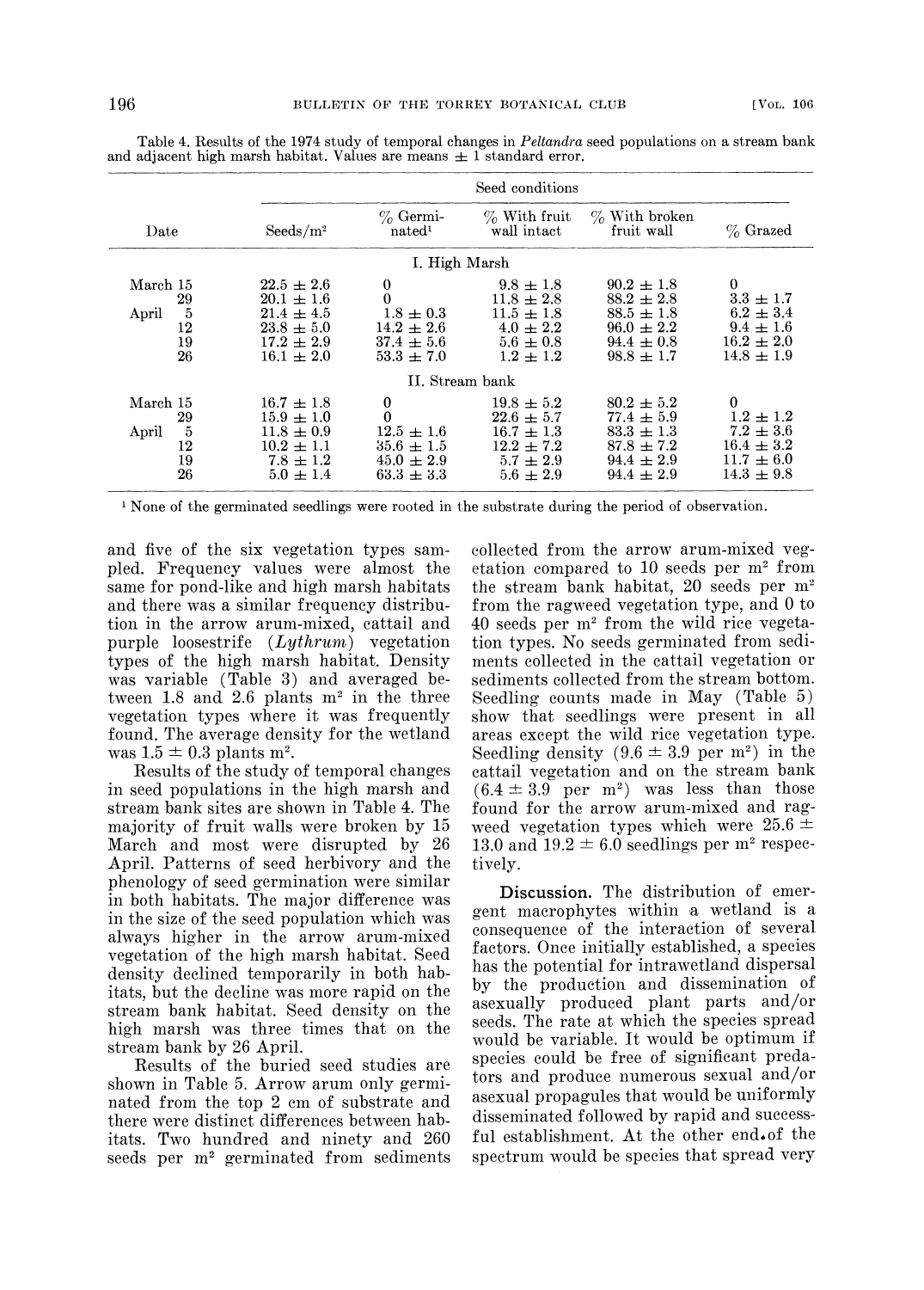|                                 | Habitat and vegetation type |                               |               |                           |          |                                 |          |                      |          |                |                        |          |                |          |               |          |          |
|---------------------------------|-----------------------------|-------------------------------|---------------|---------------------------|----------|---------------------------------|----------|----------------------|----------|----------------|------------------------|----------|----------------|----------|---------------|----------|----------|
| Soil depth<br>(c <sub>m</sub> ) | Stream<br>bottom            | Stream bank:<br>no vegetation |               | Stream bank:<br>wild rice |          | High marsh:<br>arrow arum-mixed |          | High marsh: ragweed  |          |                | High marsh:<br>cattail |          |                |          |               |          |          |
|                                 |                             | $0 - 2$                       | $4 - 6$       | $8 - 10$                  |          | $0 - 2 \quad 4 - 6$             | $8 - 10$ | $0 - 2$              |          | $4 - 6$ 8 - 10 | Litter $0-2$           |          | $4 - 6$        | $8 - 10$ | $0 - 2$       | $4 - 6$  | $8 - 10$ |
|                                 |                             |                               |               |                           |          |                                 |          | I. Buried seed study |          |                |                        |          |                |          |               |          |          |
| December                        | 0                           | 10                            | $\Omega$      | $\mathbf{0}$              | $\Omega$ | $\bf{0}$                        | 0        | 290                  | 0        | $\Omega$       | 20                     | $\Omega$ | $\overline{0}$ | $\bf{0}$ | 0             | $\bf{0}$ | $\Omega$ |
| March                           | NS                          |                               | NS            |                           | 40       | $\Omega$                        | $\Omega$ | 260                  | $\Omega$ | $\mathbf{0}$   |                        |          | NS             |          | $\Omega$      | $\Omega$ | $\theta$ |
|                                 |                             |                               |               |                           |          |                                 |          | II. Seedling study   |          |                |                        |          |                |          |               |          |          |
| April 14                        | NS                          |                               |               |                           |          |                                 |          |                      |          |                |                        |          |                |          |               |          |          |
| May 6                           | NS                          |                               |               |                           |          |                                 |          |                      |          |                |                        |          |                |          |               |          |          |
| May 23                          | NS                          |                               | $6.4 \pm 3.9$ |                           |          |                                 |          | $25.6 \pm 13.0$      |          |                | $19.2 \pm 6.0$         |          |                |          | $9.6 \pm 3.9$ |          |          |

Table 5. Results of the 1977 buried seed (I) and seedling count (II) studies. All values are numbers of seeds per m<sup>2</sup> or seedlings per m<sup>2</sup>  $\pm$  1 standard error. NS indicates that no samples were collected. A plus  $(+)$  indicates seedlings were present while a dash  $(-)$  indicates that they were absent.

slowly because they produce few seeds that are not widely dispersed and/or because they either do not reproduce asexually or their asexual propagules do not spread rapidly. Unlike most macrophytes (Hutchinson 1975), Peltandra must rely on seedling establishment because it lacks, with the possible exception of occasional fragmentation or dislodging of entire plants, any means of asexual propagation. Its dispersal seems to be efficient because of the produetion of buoyant and numerous fruits that are uniformly dispersed throughout the wetland by tidal waters.

Although fruits are widely dispersed, results of the vegetation survey (Tables 2 and 3) show that the distribution of established plants is rather uniform throughout the high marsh and pond-like habitats, but is uncommon in ponds dominated by yellow water lily  $(Number)$  and on stream banks that are dominated by wild rice and yellow water lily (Tables 2 and 3). Most likely, seedling establishment in the pond habitat is controlled by water depth with successful establishment only occurring in littoral areas that are flooded to a depth of 0.5 m or less (Hutchinson 1975). Within that zone, aphotic and anaerobic conditions are probably the most important factors in limiting seedling establishment (Hutchinson 1975). West (Unpublished manuscript) found that arrow arum seedlings had high light requirements immediately after they began to emerge from the seed and it seems likely that the littoral zone would be the only habitat within the pond where that condition would prevail. Because water in the pond habitat is anaerobic during the growing season (Simpson et al. 1978), it also

seems likely that anoxie conditions would restriet arrow aruni seedling establishment to the littoral fringe where the substrate would, at times, be exposed to the air. Edwards (1933) found that arrow arum seeds would germinate under anaerobic conditions but suggested that seedling establishment would be unlikely because seedling growth was minimal under those conditions and any increase in seedling size was due to maturation of embryonic cells rather than the production of new cells.

The absence of arrow arum from the stream bank habitat could be due to lack of seeds for regeneration, extensive herbivory of the seeds on the exposed mud banks, failure of seeds to germinate, or failure of seedlings to establish themselves. Our data (Table 4 and 5) show that seeds are not lacking in that habitat and there are no apparent differences in herbivory when we compared the stream bank with the adjacent high marsh. In addition, almost all seeds that were present on the stream bank were capable of germination because the fruit walls were broken (Table 4), a condition necessary for germination (West and Whigham 1976). In addition, results of the buried seed study (Table 5) show that a buried seed reservoir is present in the stream bank substrate and that seeds in the upper 2 cm are capable of germinating. Factors responsible for low rates of seedling establishment on stream banks, therefore, seem to be most important in controlling the population structure of Peltandra. The scouring effect of water obviously removes both germinated and ungerminated seeds (Table 4) from the stream banks. Garbisch and Coleman (1978) have shown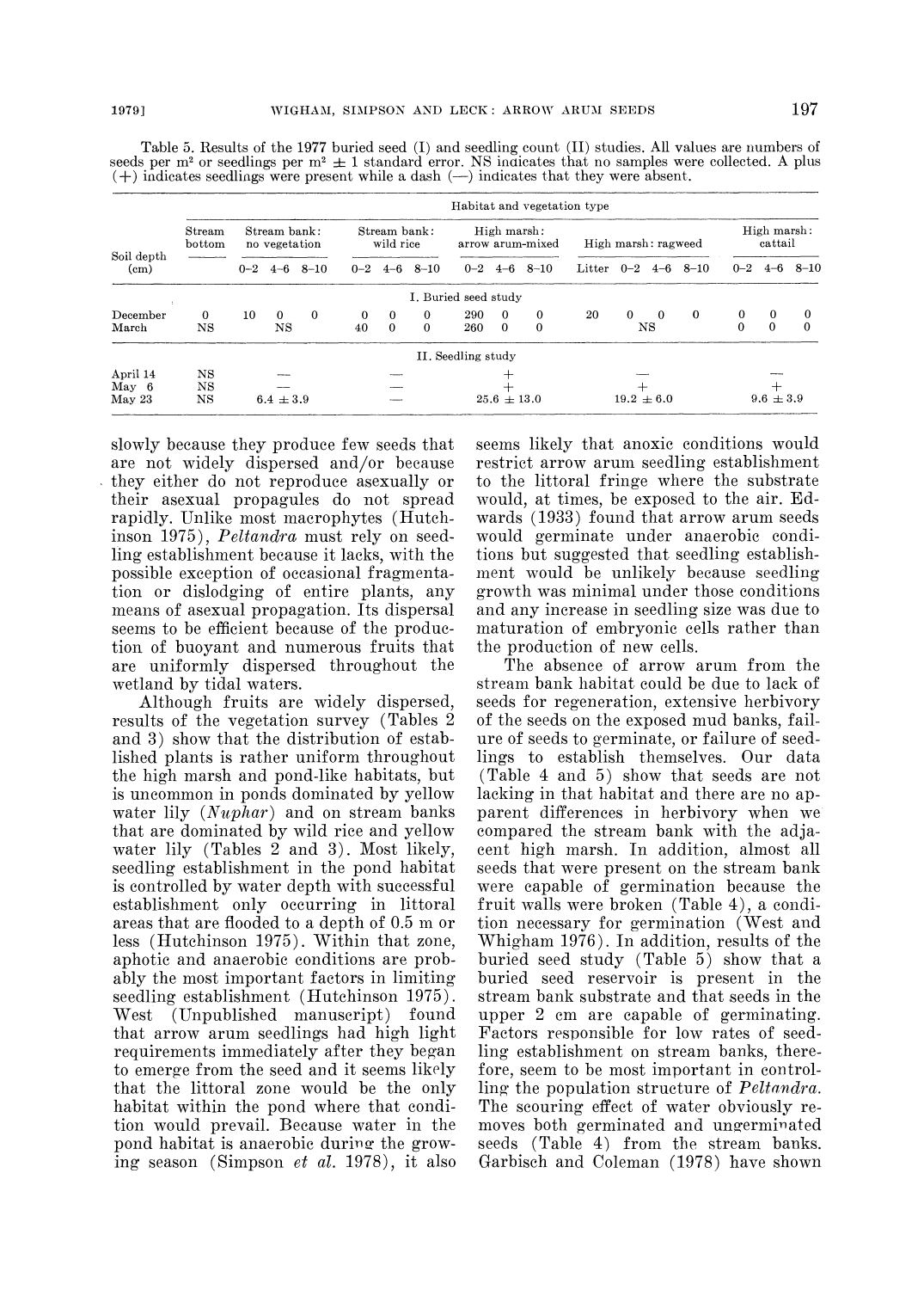that arrow arum seeds and seedlings placed at or below the mean tide line have significantly lower germination rates and were quite susceptible to removal by wave action and predation by fish. Light availability on the stream bank, as determined by length of tidal inundation, does not seem to be an important factor except perhaps in undrained stream bottoms. In the Hamilton Marshes, the tidal amplitude is so large (3 m) that the stream bank habitat is completely exposed for between four and six hours during each tide cycle (Table 1). In fact, inundation on the stream bank is of shorter duration than inundation in the pond-like habitat where arrow arum is a common species (Table 2 and 3). Composition of the substrate and desiccation during the ebb tide could also be important factors that restrict seedling establishment on the stream bank. Unfortunately, we do not know the specific substrate requirements of the seedlings nor do we know whether the seedlings are sensitive to dessication. It is known, however, that prolonged desiccation will decrease seed viability (West and Whigham 1976). Garbisch and Coleman (1978) have shown that seedlings growth rates are very slow in transplant beds and in the field and are not affected by substrate differences or fertilization. Our data show that the seeds are present and germinate, but establishment is very uncommon. Apparently, the very slow growth rate, combined with physical and biological stresses, determine that establishment occurs only occasionally.

Because of their ability to float, arrow arum seeds are capable of reaching each habitat and vegetation type. We would, therefore, expect to find a uniform pattern of seedling emergence. The only exception would be the stream bank habitat (Tables 4 and 5). Comparisons of data in Tables 2, 3, 4, and 5 show uniform distribution does not occur. The number of seedlings emerging from soils of the high marsh differ greatly; the lack of emerging seedlings in the cattail area is especially striking. The sediment samples were collected in the same areas that were studied in 1973. Using data from that survey, we ealculate that arrow arum plants would produce an average of 35 seeds per infloreseence. With an average of 3.3 infloreseences per plant and a plant density of 2.4 individuals m<sup>2</sup> in the cattail

areas, we calculate a seed production rate of  $280$  seeds  $m<sup>2</sup>$  year. Based on those calculations, there should be abundant seeds and seedlings in cattail areas. It is unlikely that all seeds produced within the cattail stand would be removed by tidal waters and there would be additional input from other areas. In fact, we would expect that seed removal would be less than seed input because the arrow arum seeds would not float from the stand because the cattail areas always have considerable standing dead litter (van der Valk and Davis 1978). Results of the germination tests (Table 5) suggest that some other factor may inhibit seed germination. MeNaughton (1974) has suggested that cattail is allelopathic. Bonasera, Lynch, and Leek (In prep.) working in the Hamilton Marshes, found that litter and sediment extracts from the same cattail stand inhibited the germination of lettuce seeds. Their results also suggest that allelopathy may be operative, but further research is needed before any conclusions can be made.

Examination of the samples after the completion of the germination tests showed that there were no ungerminated arrow arum seeds present. The presence of arrow arum seedlings in the cattail stand in May (Table 5) could indicate that the samples may not have adequately censused the buried seed populations. However, it is more likely that the seedlings found in May were seeds that rafted into the area during high spring tides.

In summary, differences in the distribution of established plants may be due to many factors. Because asexual propagation is minimal, the factors that determine where arrow arum seeds can successfully become established seem to be most important. The lack of established plants along stream banks and in deeper areas of ponds suggest that water velocity and low light conditions are two important factors limiting seedling establishment. One major unanswered question, however, is why there were distinct differences between the sizes of buried seed populations and the size of the seedling populations within the high marsh habitat. Similar unexplained results have been reported for prairie glaeial marshes (van der Valk and Davis 1978). It is obvious that before this discrepancy can be explained, we need considerably more knowledge of the conditions that in